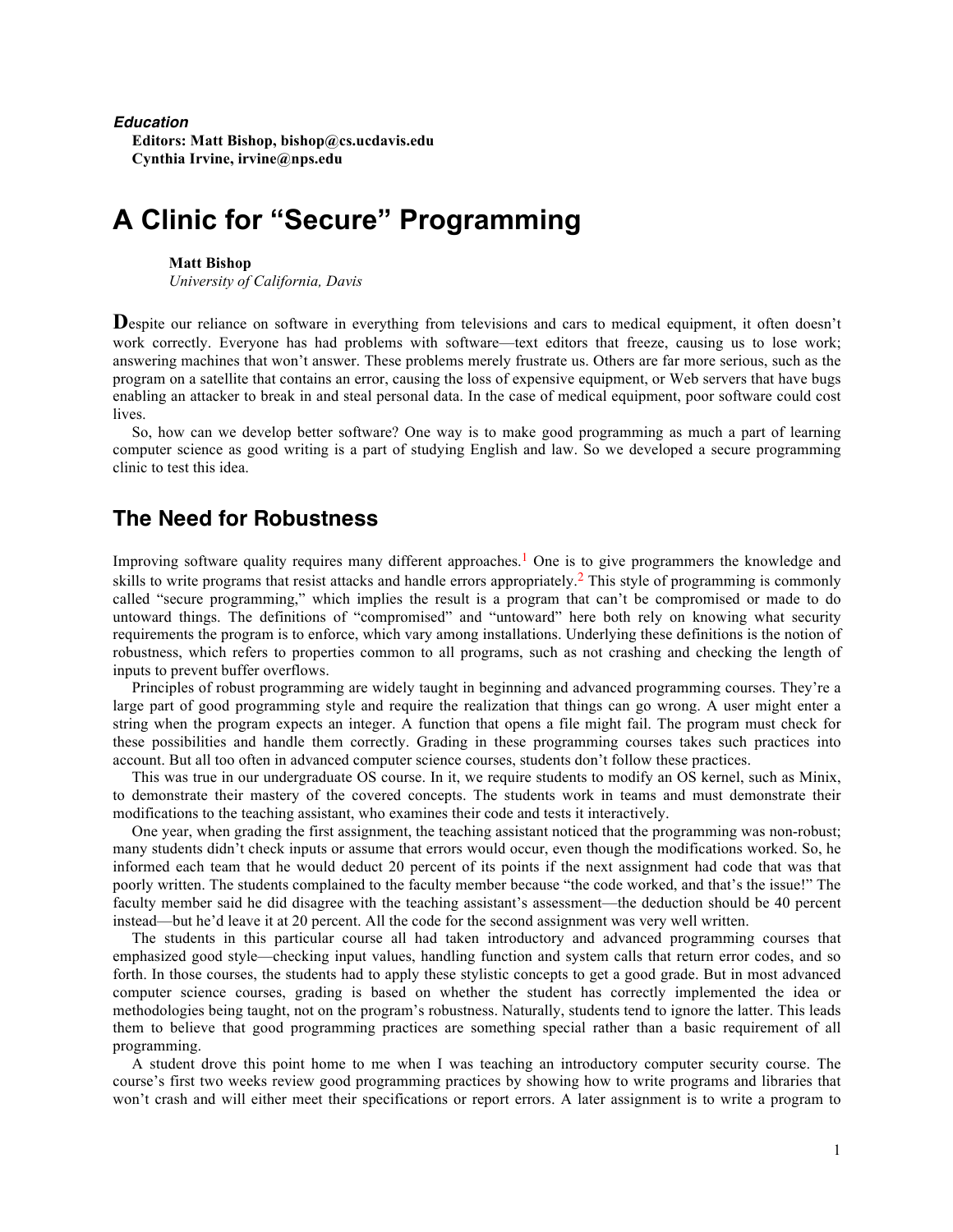determine how a named user can access a file. The student received a very low grade because the submitted program did no error checking whatsoever; for example, if the file didn't exist, the program crashed. The student was outraged, pointing out that the assignment didn't specifically state that the program had to be able to handle missing files or other errors—"if you wanted us to do that, why didn't the assignment say so?"

# **The Problems with Grading Robustness**

The obvious answer is to take robustness into account when grading the program. This introduces three problems.

First, as students advance in computer science, they must deal with more complex issues. For example, CS 1 courses don't discuss race conditions. Yet they're a serious problem in multiprogramming. So, the students' background knowledge (and, specifically, their progress in the program) affects their understanding of robustness, and they might need ancillary help.

The second problem is the focus of graders, teaching assistants, and faculty. Their main concern is that students learn the course material. So, they often grade using scripts, checking output against a reference output, and look only at the actual programming when the output is incorrect. Their focus on the main topics leads them to unintentionally de-emphasize those topics they expect the students to have already mastered—such as good programming style.

The third problem is the resources devoted to the course. Teachers use resources to help students learn the course material rather than help them practice what they're already supposed to have mastered and be using. This prioritization of resources is appropriate because a course's goal is to learn new material. But the students must practice good programming—otherwise, they fall out of the habit of using their robust-programming skills and, as I noted earlier, don't realize those skills' importance.

### **Improving Skills through Clinics**

This suggests that continuous reinforcement of those programming skills would improve students' programming habits. Consider how law schools and many English departments handle the problem of students' writing. Writing well is a skill; continuous reinforcement improves students' writing abilities. But law courses and advanced literature courses focus on analysis and understanding. To help the students with and to reinforce good English and writing, they use writing clinics. These clinics aren't classrooms; they're places that review the student's writing and offer suggestions and feedback on grammar and exposition, without commenting on the content. The focus is on the means of expression, not on what's being said.

A similar approach for reinforcing good programming style overcomes the three problems I noted earlier. First, the clinician can take into account the student's background. If the student hasn't learned how to write robust programs, the clinician can suggest sources and help the student with the problems that the clinician uncovers. Because the clinic isn't tied to the material in a particular course, the clinicians need not worry about whether the program correctly implements B-trees; they can see whether the student handles null pointers properly. They can check that memory containing passwords and cryptographic keys is reinitialized when those passwords and keys are no longer needed. Finally, because the clinic is not a part of any course, it requires no course resources.

# **The Prototype Clinic**

Using a small grant from the US Department of Defense, we implemented this idea in the computer security course.<sup>3</sup> The students received an assignment to write a program to check a number of attributes of a specific file. If the attributes matched certain specifications, the program would change the file permissions and the file's owner (many privileged programs do this when creating log or temporary files). The potential problem in this program is a race condition in which a second file with attributes that don't meet the specifications replaces the first after the check but before the change.

The assignment's rules required the students to submit the programs to the clinic at least a week before the assignment was due. The students then had to meet with the clinician that week to review the program. They could make changes before turning in the final version for grading.

The clinician examined 17 programs. The initial versions had many problems. Table 1 summarizes the seven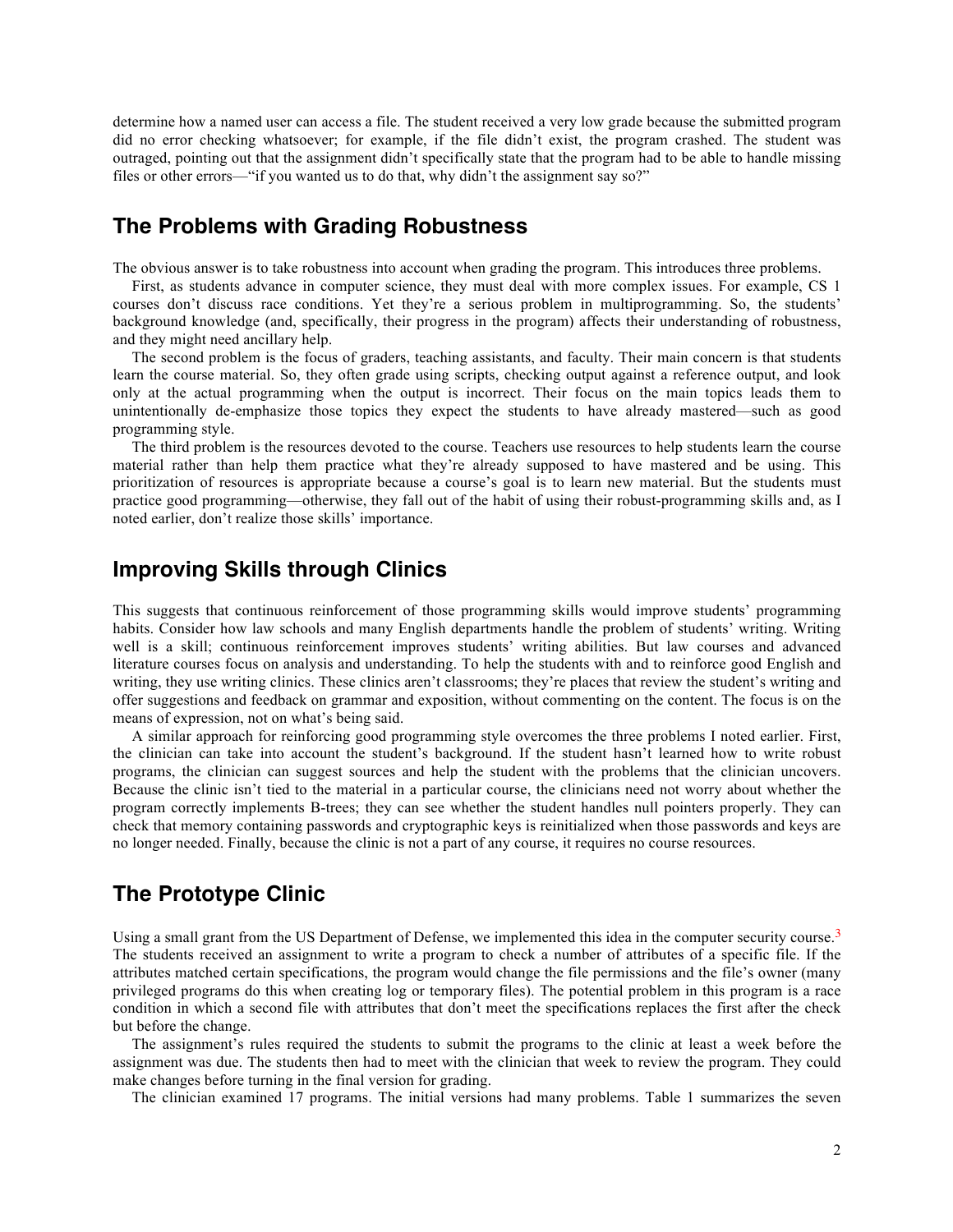most common problems; the second column shows the percentage of the assignments that had them before the clinic.

| <b>Programming problem</b>                              | Before clinic (%) | After clinic (%) |
|---------------------------------------------------------|-------------------|------------------|
| Race condition                                          | 100               | 12               |
| Unsafe function call (strepy, streat, and so<br>on)     | 53                | 35               |
| Format string vulnerability                             | 18                | $\theta$         |
| Unnecessary code                                        | 59                | 53               |
| Failure to zero-out password                            | 70                | 12               |
| Failure to do sanity check on file<br>modification time | 82                | 35               |

### **Table 1. Common problems with students' programs, before and after the clinic.**

In all cases, the clinician pointed out at most one instance of each type of problem in each program, and left it to the students to find others. (In some cases, he didn't point out all the types of problems because there were too many!)

After the students turned in the assignments, we reviewed them to see the changes students made. The third column of Table 2 lists the percentage of programs that still had at least one instance of the named problem. These results include problems introduced in the changes. For example, some students fixed unsafe function calls by replacing strcpy with strncpy but forgot to set the last byte to NUL. All students who initially forgot to zero-out the memory containing the password added code to do so—but some put the code at the program's end, just before it exited. All students with unnecessary code deleted some, but most didn't delete it all (they left in some unnecessary checking).

An interesting observation arose with the time check. Initially, 14 students didn't check the file modification time to ensure it met the specifications. The clinician pointed this out to four of the students. Of the other 10, four found it on their own after meeting with the clinician, and fixed it.

Many students modified their programs by simply commenting-out the old code and entering the changed code. So, we could see they applied the robust-programming principles and methods in places that the clinician didn't identify for them. This suggests that the clinic would be more effective if it continued over a longer time period.

We asked the students for an anonymous evaluation of the clinic. They felt the clinic reinforced robustprogramming skills and were more confident that they could avoid the problems found in their programs. They also said that the interaction with the clinician (a graduate student who wasn't the course teaching assistant) made the problems clearer and easier to understand (and remedy) than if they had simply been given a set of rules to apply. All students thought the clinic was worthwhile.

## **Important Questions**

These results suggest that exploring the use of a clinic would be worthwhile. Such an exploration would deal with several questions.

Should use of the clinic be mandatory? Ideally, students would use it when they felt they needed help. In our exercise, students had to use the clinic in order to have their program graded. A few didn't (because they didn't read the assignment or finish it in time). (Interestingly enough, these students still liked the idea of the clinic.) An alternate approach would be to make the clinic voluntary, which would make it resemble typical writing clinics. We required the clinic because experience suggests that, if it weren't required, many students wouldn't have used it. Because all the course assignments required robustness, we wanted students to do as well as possible in that area.

Should the clinic grade programs as well as help students? Certainly, the clinic shouldn't grade the programs when students bring them in for help. However, clinic personnel can relieve graders and teaching assistants of checking for lack of robustness by grading that aspect themselves. Furthermore, because of their experience, they can provide much more detailed feedback, freeing the course graders to focus on the aspects of the program relevant